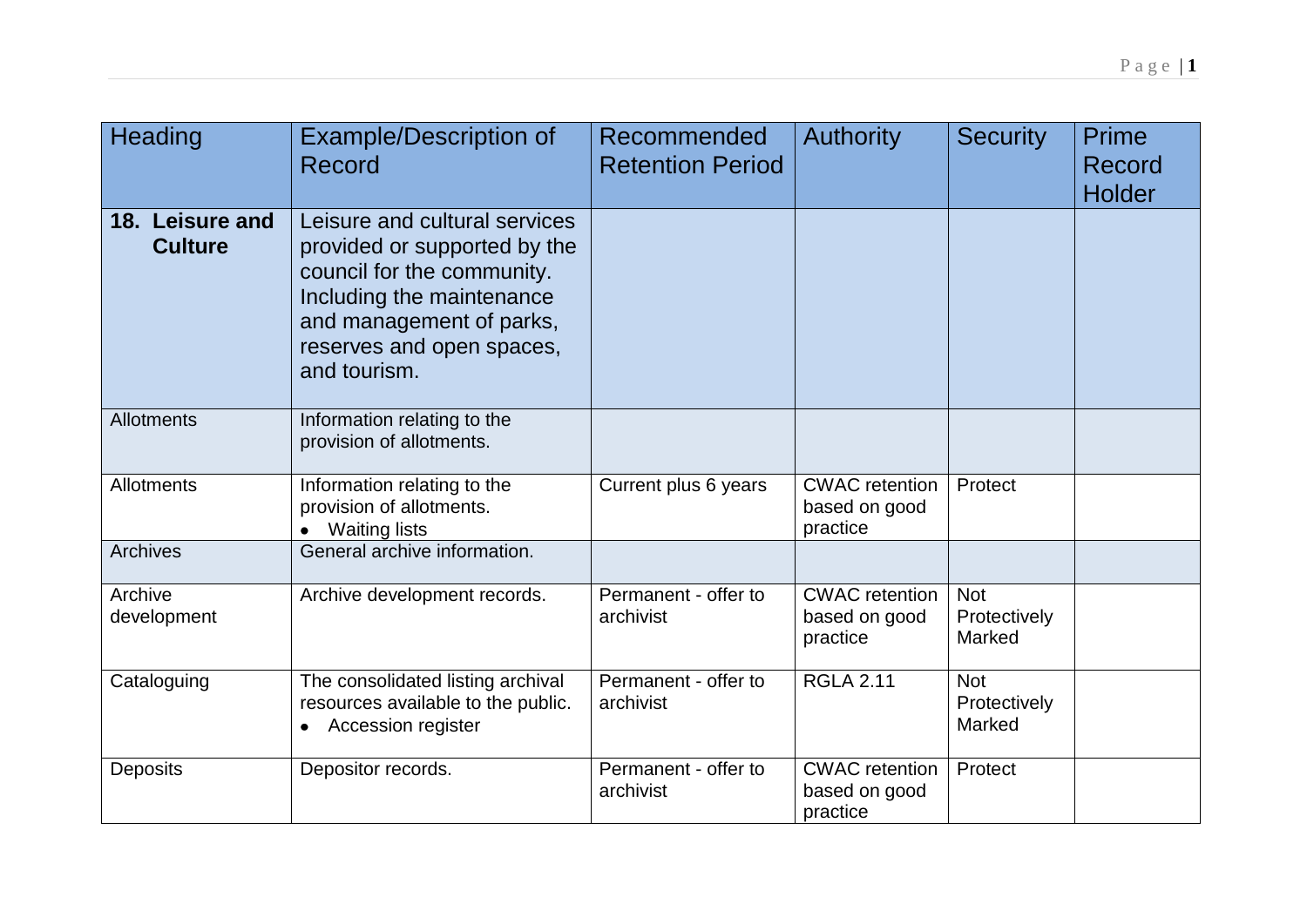| Heading                     | <b>Example/Description of</b><br>Record                | Recommended<br><b>Retention Period</b>      | <b>Authority</b>                                   | <b>Security</b>                      | <b>Prime</b><br>Record<br>Holder |
|-----------------------------|--------------------------------------------------------|---------------------------------------------|----------------------------------------------------|--------------------------------------|----------------------------------|
| Loans                       | Documentation related to loans<br>within the archive.  | Lifetime of the deposit                     | <b>CWAC</b> retention<br>based on good<br>practice | Protect                              |                                  |
| Membership                  | Documentation related to<br>membership of the archive. | Destroy 10 years after<br>membership lapses | <b>CWAC</b> retention<br>based on good<br>practice | Protect                              |                                  |
| Research                    | Information relating to research<br>services.          | Until superseded                            | <b>CWAC</b> retention<br>based on good<br>practice | <b>Not</b><br>Protectively<br>Marked |                                  |
| Arts                        | Information on services related to<br>the arts.        |                                             |                                                    |                                      |                                  |
| Arts development            | Documentation related to art<br>development.           | Permanent - offer to<br>archivist           | <b>CWAC</b> retention<br>based on good<br>practice | <b>Not</b><br>Protectively<br>Marked |                                  |
| Clubs and societies         | Documentation related to clubs<br>and societies.       | Until superseded                            | <b>CWAC</b> retention<br>based on good<br>practice | <b>Not</b><br>Protectively<br>Marked |                                  |
| <b>Community facilities</b> | Community centres and halls.                           |                                             |                                                    |                                      |                                  |
| Equipment                   | Hire items of equipment for<br>events.                 | Current plus 6 years                        | <b>CWAC</b> retention<br>based on good<br>practice | <b>Not</b><br>Protectively<br>Marked |                                  |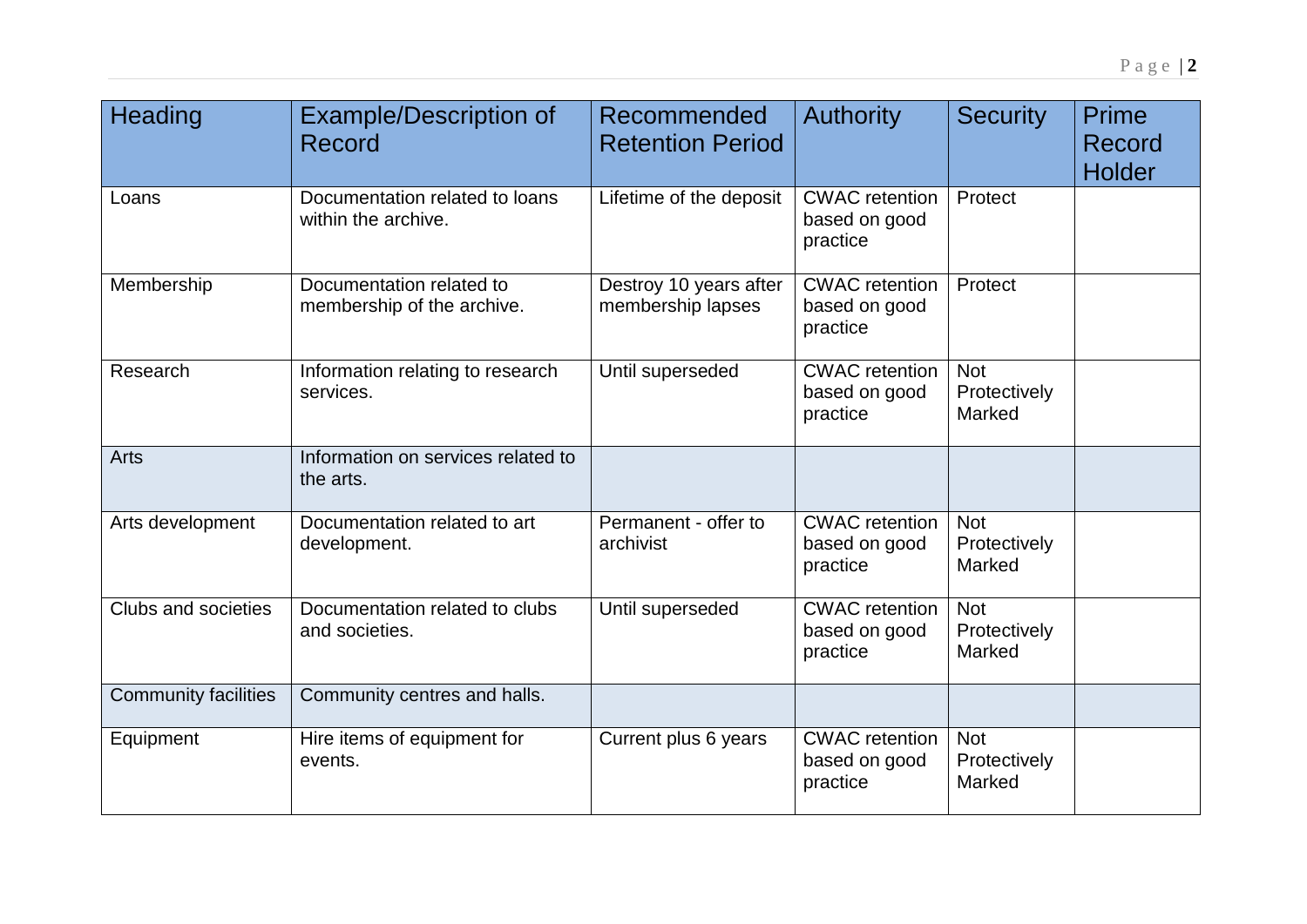| <b>Heading</b>                                | <b>Example/Description of</b><br>Record                                                       | Recommended<br><b>Retention Period</b>            | <b>Authority</b>                                             | <b>Security</b>                      | <b>Prime</b><br>Record<br><b>Holder</b> |
|-----------------------------------------------|-----------------------------------------------------------------------------------------------|---------------------------------------------------|--------------------------------------------------------------|--------------------------------------|-----------------------------------------|
| Grants                                        | Provision of grants to village halls<br>and other local facilities.                           | 7 years after grant<br>awarded                    | <b>CWAC</b> retention<br>based on good<br>practice           | Protect                              |                                         |
| Venues                                        | Details on any venues the local<br>authority may have available for<br>private/business hire. | Until superseded                                  | <b>CWAC</b> retention<br>based on good<br>practice           | <b>Not</b><br>Protectively<br>Marked |                                         |
| Venues risk<br>assessments -<br><b>Adults</b> | Risk assessments related to the<br>use of facilities                                          | Review after 5 years                              | <b>Business case</b><br>(Insurance &<br><b>Risk Manager)</b> | <b>Not</b><br>Protectively<br>Marked |                                         |
| Venues risk<br>assessments -<br>Children      | Risk assessments related to the<br>use of facilities                                          | Review 5 years after<br>18 <sup>th</sup> birthday | <b>Business case</b><br>(Insurance &<br>Risk Manager)        | <b>Not</b><br>Protectively<br>Marked |                                         |
| Leisure promotion                             | Promotion of leisure activities and<br>events.                                                |                                                   |                                                              |                                      |                                         |
| Countryside events                            | Information related to countryside<br>programmes and events.                                  | Current plus 6 years                              | <b>CWAC</b> retention<br>based on good<br>practice           | <b>Not</b><br>Protectively<br>Marked |                                         |
| <b>Exhibitions</b>                            | Exhibitions arranged by or held<br>on Council premises.                                       | Current plus 6 years                              | <b>CWAC</b> retention<br>based on good<br>practice           | <b>Not</b><br>Protectively<br>Marked |                                         |
| Inclusion                                     | Activities and events targeted at<br>specific groups of people.                               | Current plus 6 years                              | <b>CWAC</b> retention<br>based on good<br>practice           | <b>Not</b><br>Protectively<br>Marked |                                         |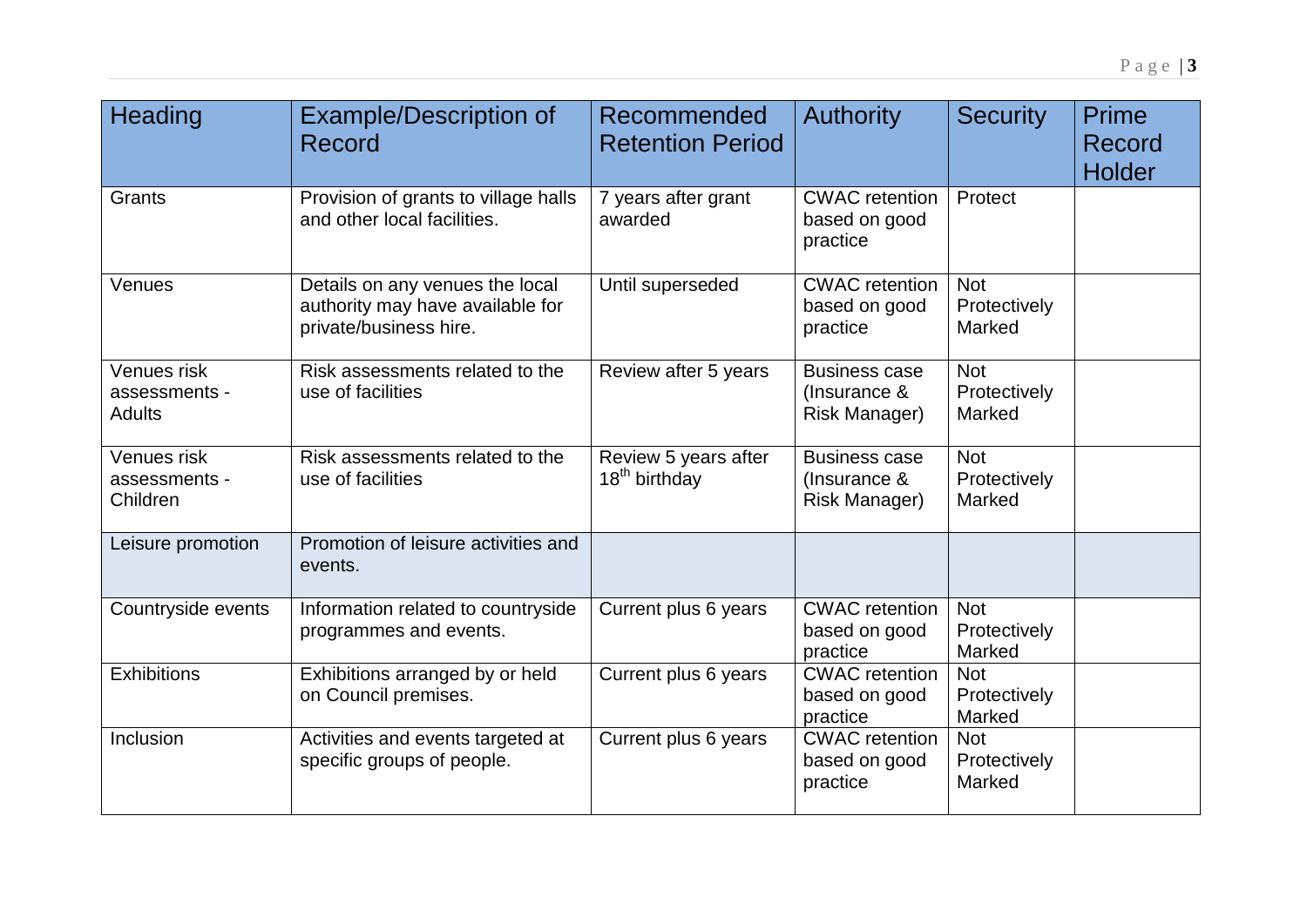| <b>Heading</b>                        | <b>Example/Description of</b><br>Record                                                     | Recommended<br><b>Retention Period</b>            | <b>Authority</b>                                             | <b>Security</b>                      | Prime<br>Record<br>Holder |
|---------------------------------------|---------------------------------------------------------------------------------------------|---------------------------------------------------|--------------------------------------------------------------|--------------------------------------|---------------------------|
| Parks and gardens<br>events           | Information related to parks and<br>gardens.                                                | Current plus 6 years                              | <b>CWAC</b> retention<br>based on good<br>practice           | <b>Not</b><br>Protectively<br>Marked |                           |
| Play scheme                           | Documentation relating to play<br>schemes.                                                  | Current plus 2 years                              | <b>CWAC</b> retention<br>based on good<br>practice           | <b>Not</b><br>Protectively<br>Marked |                           |
| Risk assessments -<br><b>Adults</b>   | Risk assessments related to<br>events/exhibitions/play schemes                              | Review after 5 years                              | <b>Business case</b><br>(Insurance &<br><b>Risk Manager)</b> | <b>Not</b><br>Protectively<br>Marked |                           |
| <b>Risk Assessments -</b><br>Children | Risk assessments related to<br>events/exhibitions/play schemes                              | Review 5 years after<br>18 <sup>th</sup> birthday | <b>Business case</b><br>(Insurance &<br><b>Risk Manager)</b> | <b>Not</b><br>Protectively<br>Marked |                           |
| Libraries                             | Documentation relating to the<br>general existence of libraries.                            |                                                   |                                                              |                                      |                           |
| <b>Bookings</b>                       | Documentation relating to<br>conventional library bookings.                                 | Current plus 6 years                              | <b>CWAC</b> retention<br>based on good<br>practice           | <b>Not</b><br>Protectively<br>Marked |                           |
| <b>Bookings</b>                       | Documentation relating to web-<br>based library bookings.<br>Internet bookings<br>$\bullet$ | Current plus 6 years                              | <b>CWAC</b> retention<br>based on good<br>practice           | <b>Not</b><br>Protectively<br>Marked |                           |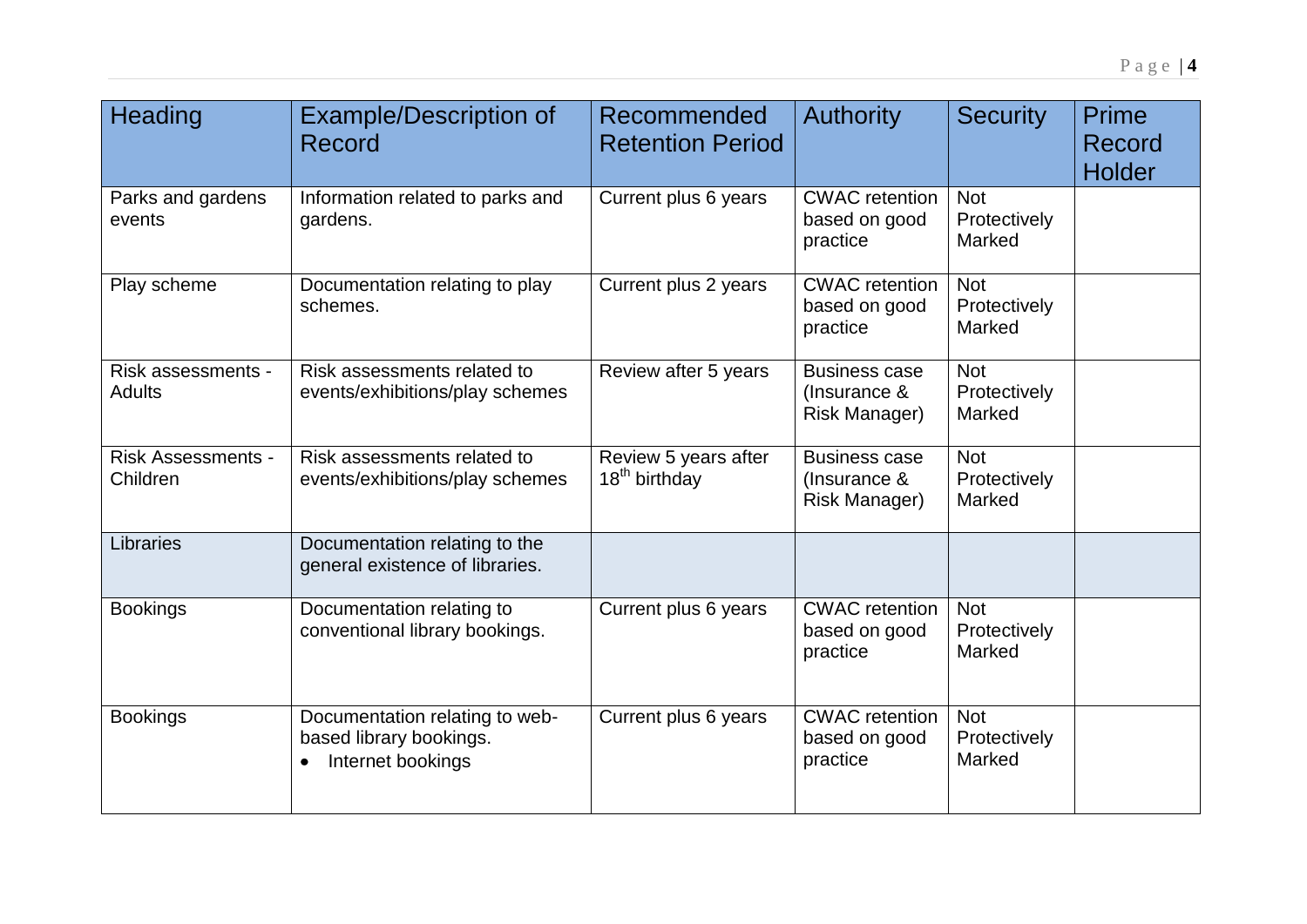| <b>Heading</b>          | <b>Example/Description of</b><br>Record                                              | Recommended<br><b>Retention Period</b>                     | <b>Authority</b>                                                                                                          | <b>Security</b>                      | Prime<br>Record<br><b>Holder</b> |
|-------------------------|--------------------------------------------------------------------------------------|------------------------------------------------------------|---------------------------------------------------------------------------------------------------------------------------|--------------------------------------|----------------------------------|
| Catalogue               | Documentation relating to the<br>library catalogue.                                  | Destroy - 2 years after<br>administrative use<br>concluded | <b>LGCS</b>                                                                                                               | <b>Not</b><br>Protectively<br>Marked |                                  |
| Fines income            | Documentation relating to library<br>fines.                                          | Current plus 6 years                                       | <b>Limitations Act</b><br>1980, VAT Act<br>1994, Taxes<br>Management<br>Act 1970, Audit<br><b>Commission Act</b><br>1998. | <b>Not</b><br>Protectively<br>Marked |                                  |
| Fines procedures        | Documentation relating to library<br>fines.<br>Guidelines<br>Procedures<br>$\bullet$ | Until superseded                                           | <b>CWAC</b> retention<br>based on good<br>practice                                                                        | <b>Not</b><br>Protectively<br>Marked |                                  |
| Home reader<br>services | Reader assessment and service<br>administration                                      | Destroy 3 years from<br>end of service<br>provision        | <b>CWAC</b> retention<br>based on good<br>practice                                                                        | Protect                              |                                  |
| Library development     | Documentation relating to library<br>development.                                    | Permanent - offer to<br>archivist                          | <b>CWAC</b> retention<br>based on good<br>practice                                                                        | <b>Not</b><br>Protectively<br>Marked |                                  |
| Loans inter library     | Inter library loans and requests<br>processing.                                      | Current plus 6 years                                       | <b>CWAC</b> retention<br>based on good<br>practice                                                                        | <b>Not</b><br>Protectively<br>Marked |                                  |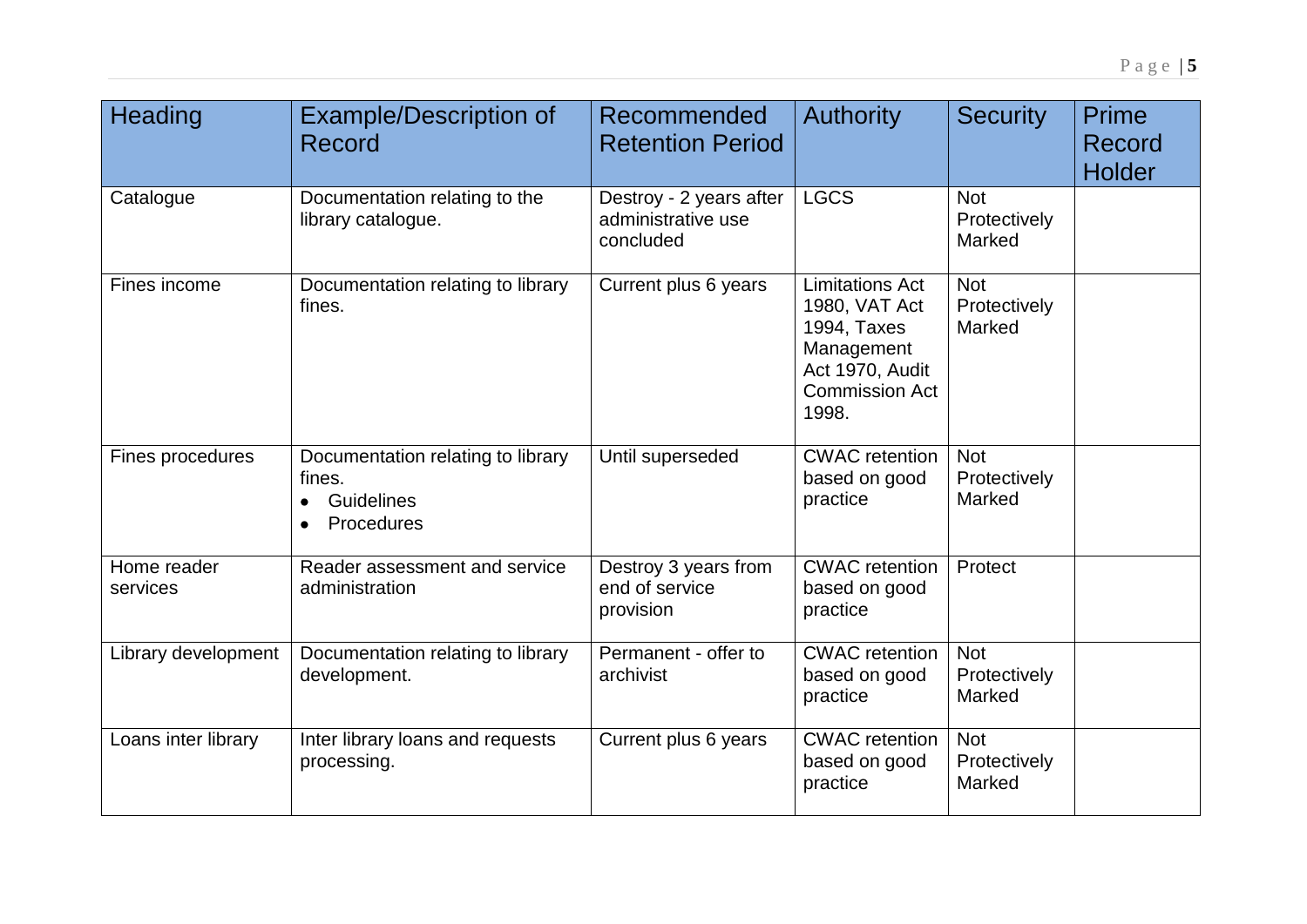| <b>Heading</b>                       | <b>Example/Description of</b><br>Record                                  | Recommended<br><b>Retention Period</b>                  | <b>Authority</b>                                                                                                          | <b>Security</b>                      | <b>Prime</b><br>Record<br><b>Holder</b> |
|--------------------------------------|--------------------------------------------------------------------------|---------------------------------------------------------|---------------------------------------------------------------------------------------------------------------------------|--------------------------------------|-----------------------------------------|
| Loans non returned                   | Documentation relating to<br>investigations into non returned<br>items.  | Current plus 6 years<br>after end of recovery<br>action | <b>CWAC</b> retention<br>based on good<br>practice                                                                        | Protect                              |                                         |
| Loans statistics                     | Documentation relating to library<br>loans.<br>• Statistics              | Current plus 5 years                                    | <b>CWAC</b> retention<br>based on good<br>practice                                                                        | <b>Not</b><br>Protectively<br>Marked |                                         |
| Membership                           | Documentation relating to library<br>membership.                         | Destroy 1 year from<br>termination of<br>membership     | <b>CWAC</b> retention<br>based on good<br>practice                                                                        | Protect                              |                                         |
| Public lending right                 | Administration of public lending<br>right.                               | Destroy 6 years after<br>submission                     | <b>CWAC</b> retention<br>based on good<br>practice                                                                        | <b>Not</b><br>Protectively<br>Marked |                                         |
| <b>Residential homes</b><br>services | Reader assessment and service<br>administration for residential<br>homes | Destroy 3 years from<br>end of service<br>provision     | <b>CWAC</b> retention<br>based on good<br>practice                                                                        | Protect                              |                                         |
| Stock ordering                       | Documentation relating to stock<br>ordering.                             | Current plus 6 years                                    | <b>Limitations Act</b><br>1980, VAT Act<br>1994, Taxes<br>Management<br>Act 1970, Audit<br><b>Commission Act</b><br>1998. | <b>Not</b><br>Protectively<br>Marked |                                         |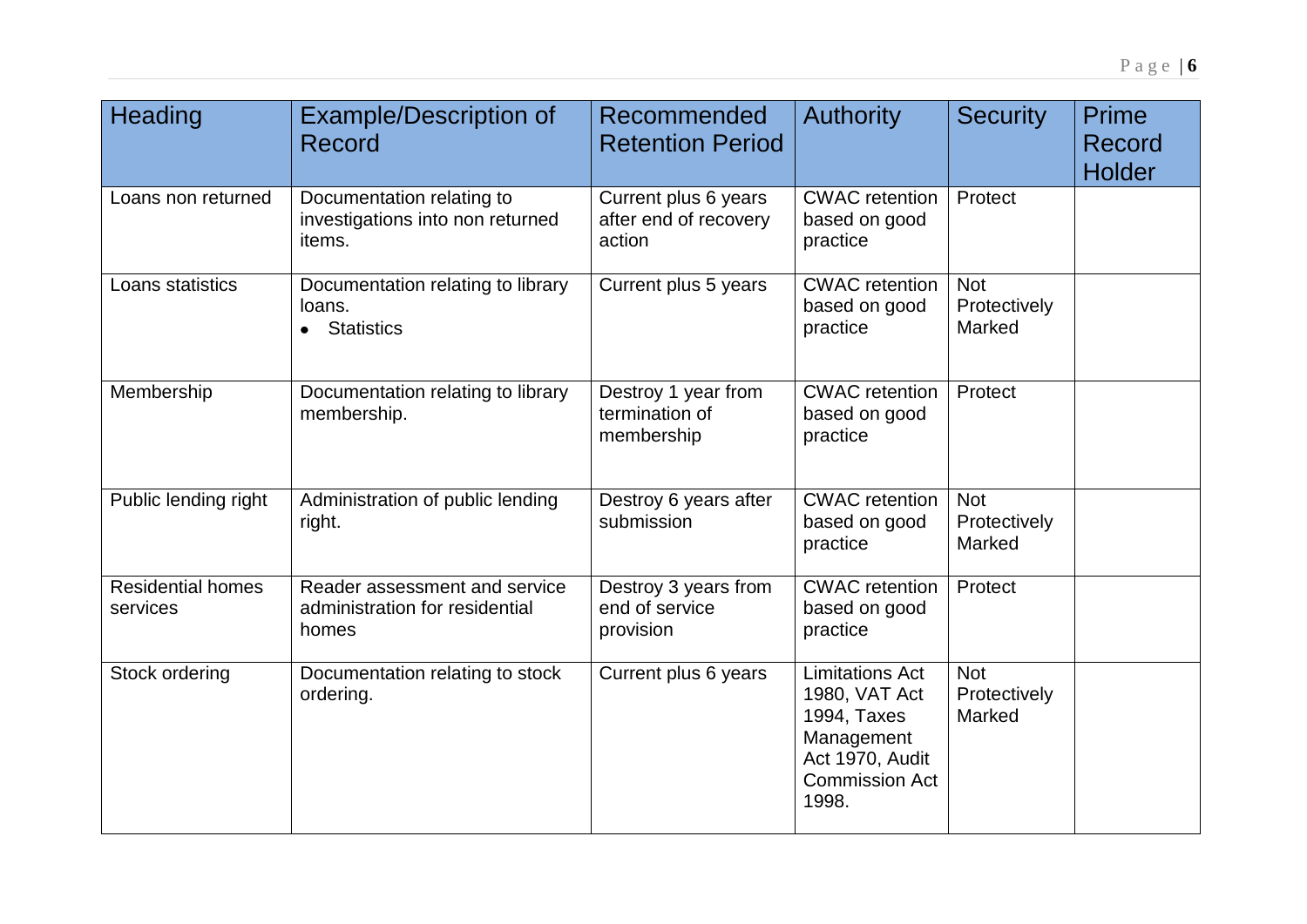| Heading               | <b>Example/Description of</b><br><b>Record</b>            | Recommended<br><b>Retention Period</b>                  | <b>Authority</b>                                   | <b>Security</b>                      | <b>Prime</b><br>Record<br><b>Holder</b> |
|-----------------------|-----------------------------------------------------------|---------------------------------------------------------|----------------------------------------------------|--------------------------------------|-----------------------------------------|
| Support for schools   | School library services.                                  | Destroy 6 years from<br>the end of the<br>academic year | <b>CWAC</b> retention<br>based on good<br>practice | <b>Not</b><br>Protectively<br>Marked |                                         |
| <b>Museums</b>        | Documentation regarding<br>museums.                       |                                                         |                                                    |                                      |                                         |
| Deposit               | Documentation relating to a<br>depositor within a museum. | Permanent - offer to<br>archivist                       | <b>CWAC</b> retention<br>based on good<br>practice | Protect                              |                                         |
| Loans                 | Documentation regarding<br>museum loans.                  | Lifetime of the deposit                                 | <b>CWAC</b> retention<br>based on good<br>practice | Protect                              |                                         |
| Museum catalogue      | Documentation regarding<br>museum catalogue.              | Permanent - offer to<br>archivist                       | <b>CWAC</b> retention<br>based on good<br>practice | <b>Not</b><br>Protectively<br>Marked |                                         |
| Museum<br>development | Documentation regarding<br>museum development.            | Permanent - offer to<br>archivist                       | <b>CWAC</b> retention<br>based on good<br>practice | <b>Not</b><br>Protectively<br>Marked |                                         |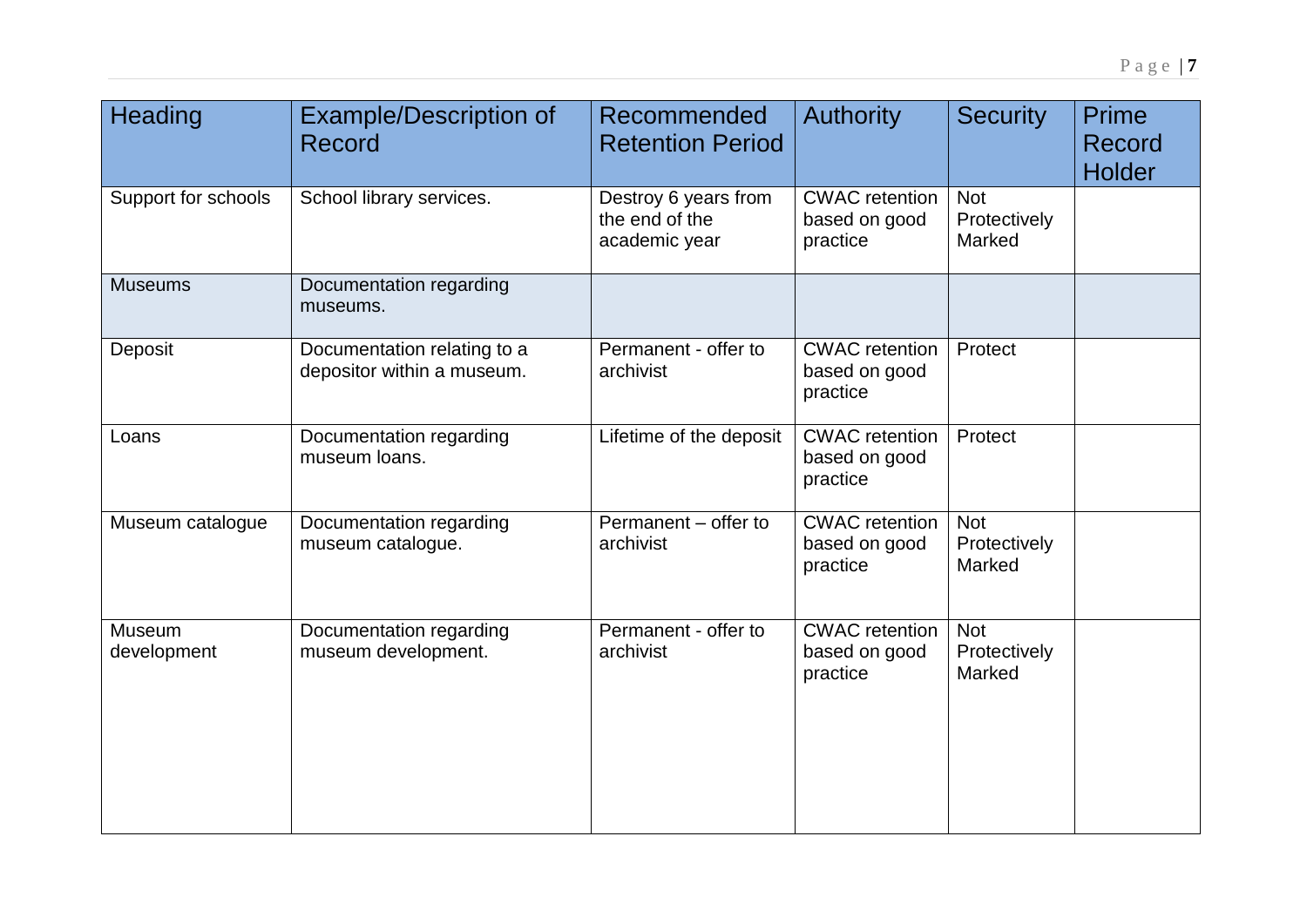| Heading                               | <b>Example/Description of</b><br>Record                                     | Recommended<br><b>Retention Period</b>            | <b>Authority</b>                                      | <b>Security</b>                      | <b>Prime</b><br>Record<br><b>Holder</b> |
|---------------------------------------|-----------------------------------------------------------------------------|---------------------------------------------------|-------------------------------------------------------|--------------------------------------|-----------------------------------------|
| Parks and open<br>spaces              | Information about parks and open<br>spaces owned by the local<br>authority. |                                                   |                                                       |                                      |                                         |
| Maintenance                           | Maintenance of parks and open<br>spaces.                                    | Destroy 7 years after<br>last action              | <b>RGLA 7.27</b>                                      | <b>Not</b><br>Protectively<br>Marked |                                         |
| Playgrounds                           | Playgrounds and play areas.                                                 | Life of property plus<br>12 years                 | <b>CWAC</b> retention<br>based on good<br>practice    | <b>Not</b><br>Protectively<br>Marked |                                         |
| Risk assessments -<br><b>Adults</b>   | Risk assessments related to<br>parks and open spaces                        | Review after 5 years                              | <b>Business case</b><br>(Insurance &<br>Risk Manager) | <b>Not</b><br>Protectively<br>Marked |                                         |
| <b>Risk Assessments -</b><br>Children | Risk assessments related to<br>parks and open spaces                        | Review 5 years after<br>18 <sup>th</sup> birthday | <b>Business case</b><br>(Insurance &<br>Risk Manager) | <b>Not</b><br>Protectively<br>Marked |                                         |
| <b>Sports facilities</b>              | Documentation attached to<br>general sport facilities.                      |                                                   |                                                       |                                      |                                         |
| Bookings general                      | Documentation related to general<br>sports bookings.                        | Current plus 6 years                              | <b>CWAC</b> retention<br>based on good<br>practice    | <b>Not</b><br>Protectively<br>Marked |                                         |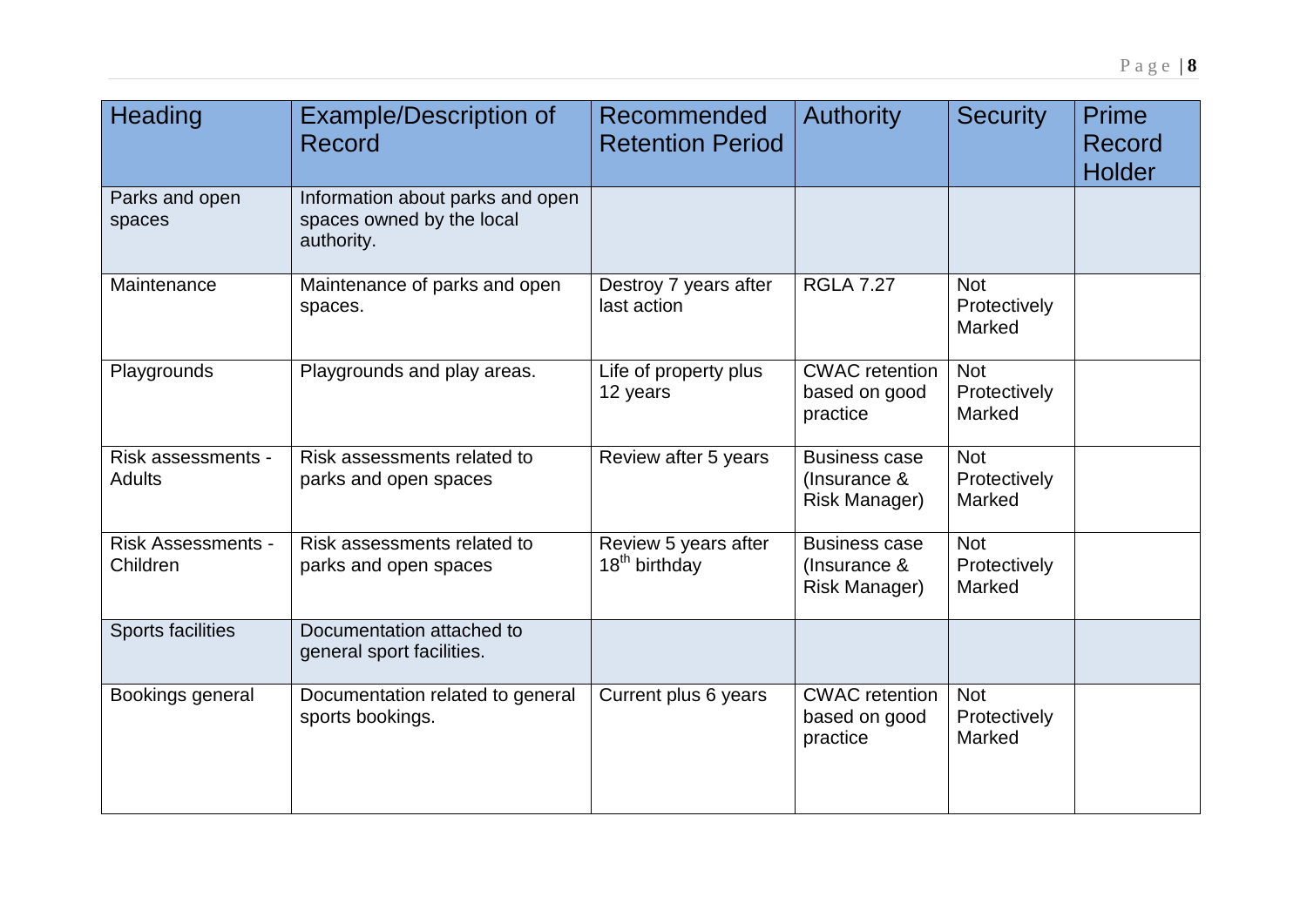| <b>Heading</b>                      | <b>Example/Description of</b><br>Record                                           | Recommended<br><b>Retention Period</b>              | <b>Authority</b>                                             | <b>Security</b>                      | Prime<br>Record<br>Holder |
|-------------------------------------|-----------------------------------------------------------------------------------|-----------------------------------------------------|--------------------------------------------------------------|--------------------------------------|---------------------------|
| Bookings specific                   | Documentation related to the<br>booking of specific sporting<br>facilities.       | Current plus 6 years                                | <b>CWAC</b> retention<br>based on good<br>practice           | <b>Not</b><br>Protectively<br>Marked |                           |
| <b>Bookings</b>                     | Documentation related to<br>membership of sports classes<br>and training regimes. | Destroy 1 year from<br>termination of<br>membership | <b>CWAC</b> retention<br>based on good<br>practice           | Protect                              |                           |
| <b>Equipment hire</b>               | Details of sports equipment that is<br>available for hire.                        | Until superseded                                    | <b>CWAC</b> retention<br>based on good<br>practice           | <b>Not</b><br>Protectively<br>Marked |                           |
| Membership general                  | Information related to general<br>sports membership.                              | Destroy 1 year from<br>termination of<br>membership | <b>CWAC</b> retention<br>based on good<br>practice           | Protect                              |                           |
| Membership golf                     | Information related to the<br>membership of golf clubs.                           | Destroy 1 year from<br>termination of<br>membership | <b>CWAC</b> retention<br>based on good<br>practice           | Protect                              |                           |
| Membership leisure<br>centre        | Information regarding leisure<br>centre membership.                               | Destroy 1 year from<br>termination of<br>membership | <b>CWAC</b> retention<br>based on good<br>practice           | Protect                              |                           |
| Risk assessments -<br><b>Adults</b> | Risk assessments related to<br>sports facilities                                  | Review after 5 years                                | <b>Business case</b><br>(Insurance &<br><b>Risk Manager)</b> | <b>Not</b><br>Protectively<br>Marked |                           |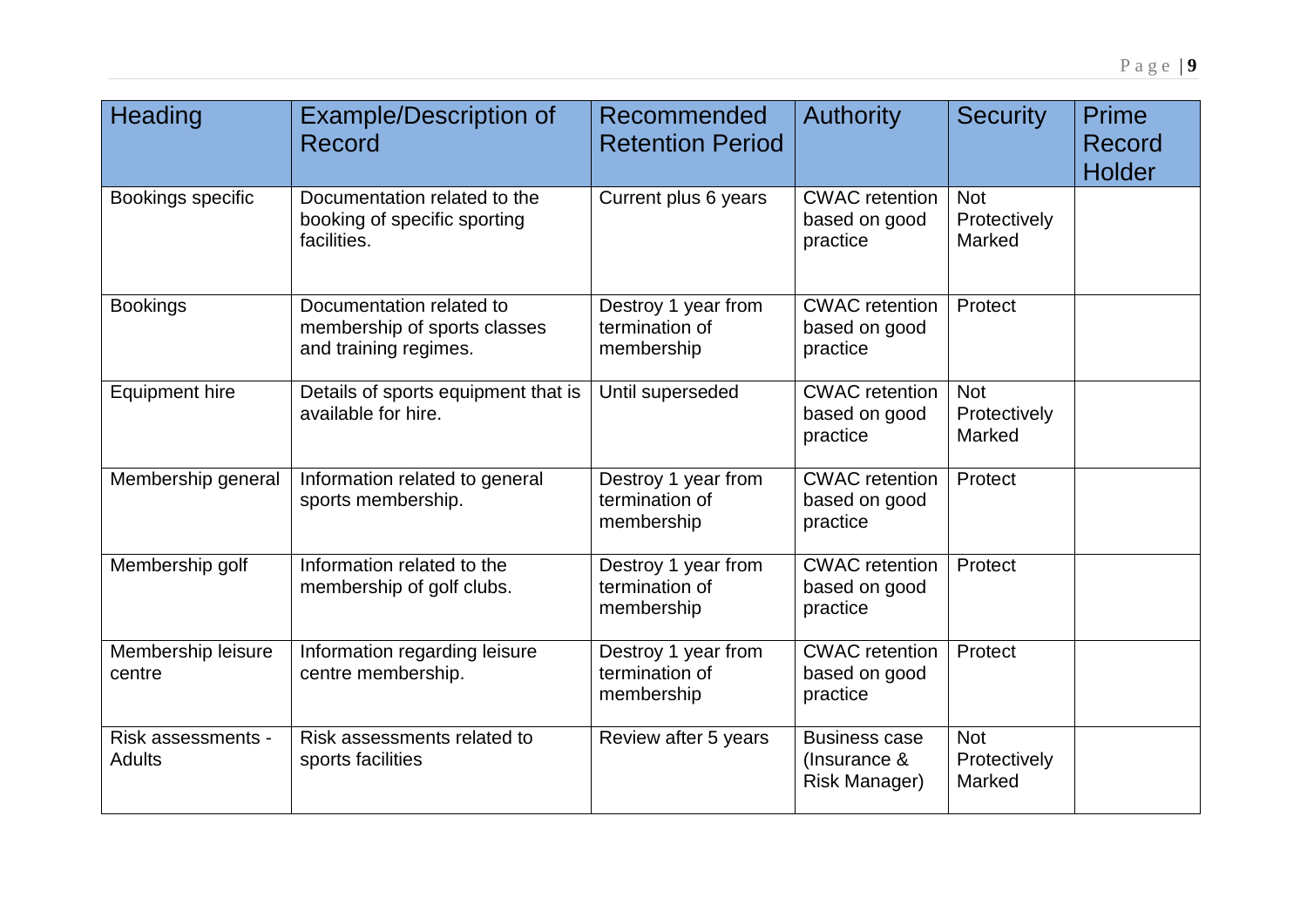| Heading                                  | <b>Example/Description of</b><br>Record                   | Recommended<br><b>Retention Period</b>            | <b>Authority</b>                                             | <b>Security</b>                      | <b>Prime</b><br>Record<br><b>Holder</b> |
|------------------------------------------|-----------------------------------------------------------|---------------------------------------------------|--------------------------------------------------------------|--------------------------------------|-----------------------------------------|
| <b>Risk Assessments -</b><br>Children    | Risk assessments related to<br>sports facilities          | Review 5 years after<br>18 <sup>th</sup> birthday | <b>Business case</b><br>(Insurance &<br>Risk Manager)        | <b>Not</b><br>Protectively<br>Marked |                                         |
| <b>Sports</b>                            | Information related to sports and<br>recreation services. |                                                   |                                                              |                                      |                                         |
| Clubs and societies                      | Documentation associated with<br>sports clubs.            | Current plus 6 years                              | <b>CWAC</b> retention<br>based on good<br>practice           | <b>Not</b><br>Protectively<br>Marked |                                         |
| Sports development                       | Information related to sport<br>development programmes.   | Current plus 6 years                              | <b>CWAC</b> retention<br>based on good<br>practice           | <b>Not</b><br>Protectively<br>Marked |                                         |
| <b>Risk assessments</b><br><b>Adults</b> | Risk assessments related to<br>sports development         | Review after 5 years                              | <b>Business case</b><br>(Insurance &<br><b>Risk Manager)</b> | <b>Not</b><br>Protectively<br>Marked |                                         |
| <b>Risk Assessments</b><br>Children      | Risk assessments related to<br>sports development         | Review 5 years after<br>18 <sup>th</sup> birthday | <b>Business case</b><br>(Insurance &<br>Risk Manager)        | <b>Not</b><br>Protectively<br>Marked |                                         |